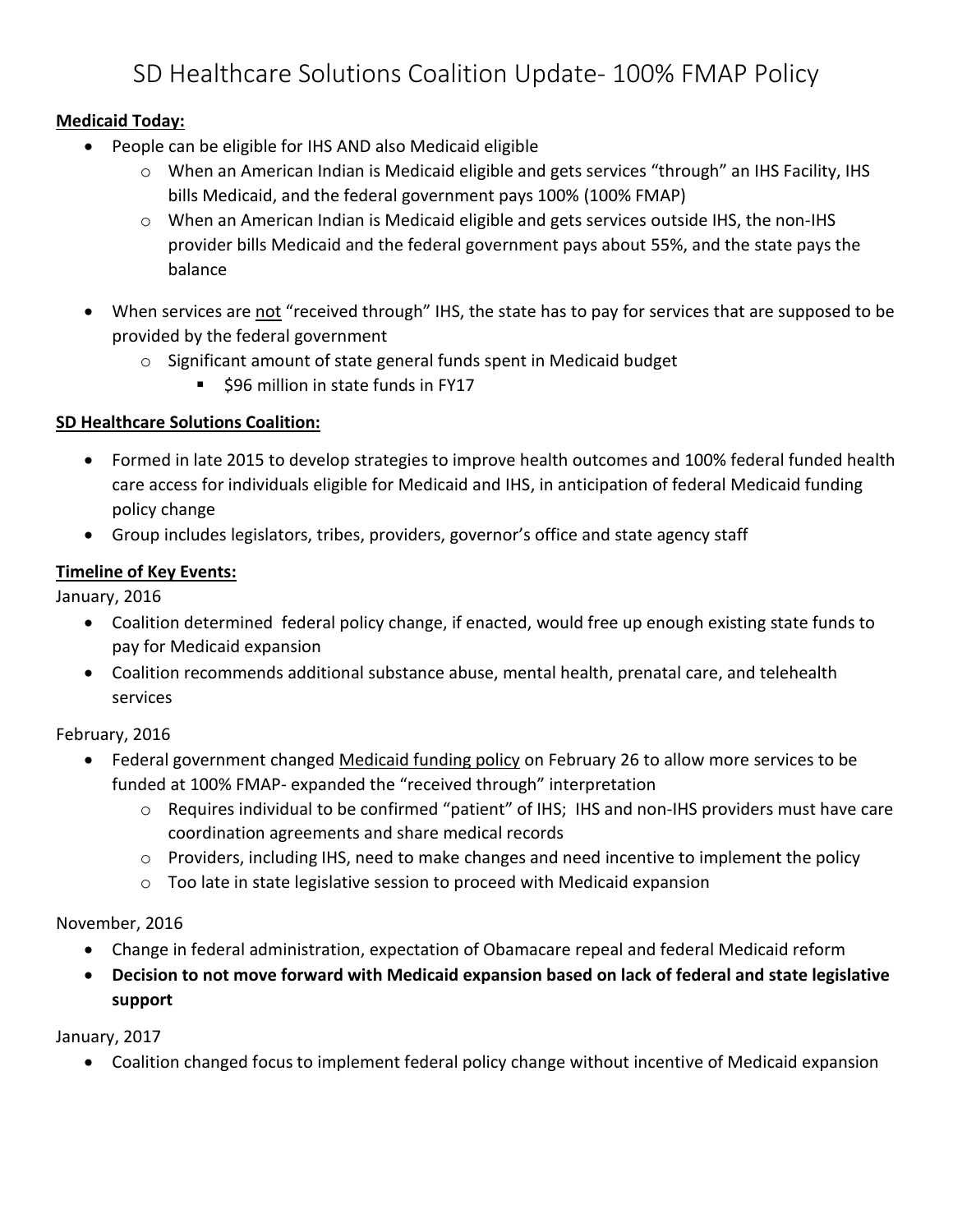May, 2017- October, 2017

- Coalition recommends implementation of federal 100% FMAP policy for services that start at IHS and are referred to another provider- "referred care"
	- $\circ$  Targeting \$6.7 million state funds spent on referred care for 6 largest providers
		- $\blacksquare$  FY19-\$4.6 million
		- **FY20- \$6.7 million**
- With savings in existing budget:
	- 1. Fund recommendations to increase access to key services in Medicaid
		- a. Fund substance abuse services for an estimated 1,900 adults on Medicaid
		- b. Add mental health providers to Medicaid increasing access to 465 people
		- c. Develop community health worker services with capacity to serve 1,500
		- d. Fund innovative prenatal and primary care
	- 2. After services are funded, share % of additional savings with participating providers
		- a. Tiered sharing based on amount saved:
			- i. Up to \$500k 5% shared savings
			- ii. \$500k-\$1m 10% shared savings
			- iii. Over \$1m 15% shared savings
	- 3. After sharing savings with participating providers, use remaining savings to increase Medicaid provider rates
		- a. Priority for community based providers with rates less than 90% of costs
			- i. Includes assisted living, home care, nursing, group care services for youth

| <b>Strategy</b>                             | <b>FY19- Partial</b> | FY20-Full      |
|---------------------------------------------|----------------------|----------------|
|                                             | implementation       | implementation |
| <b>Add Substance Abuse Services</b>         | \$872k               | \$872k         |
| <b>Add Mental Health Providers</b>          | \$265k               | \$540k         |
| Add Community Health Workers                | \$100k               | \$400k         |
| Innovation Grants-Prenatal and Primary Care |                      | \$1m           |
| <b>Shared Savings with Providers</b>        | \$630k               | \$800k         |
| <b>Provider Rates</b>                       | \$2.7m               | \$3.1m         |
| <b>Total</b>                                | \$4.6m               | \$6.7m         |

November, 2017

 Care coordination agreements signed between 3 large hospital systems and IHS; working on three additional provider agreements

March, 2018

 Legislature approved DSS budget with changes to accommodate substance abuse, mental health provider and community health worker services, shared savings for participating providers and increased rates for community based providers

April, 2018

- Savings through April 30 at \$3.3 million
- Ongoing provider rate increases go into effect- all community based provider rates now at least at 90% of costs